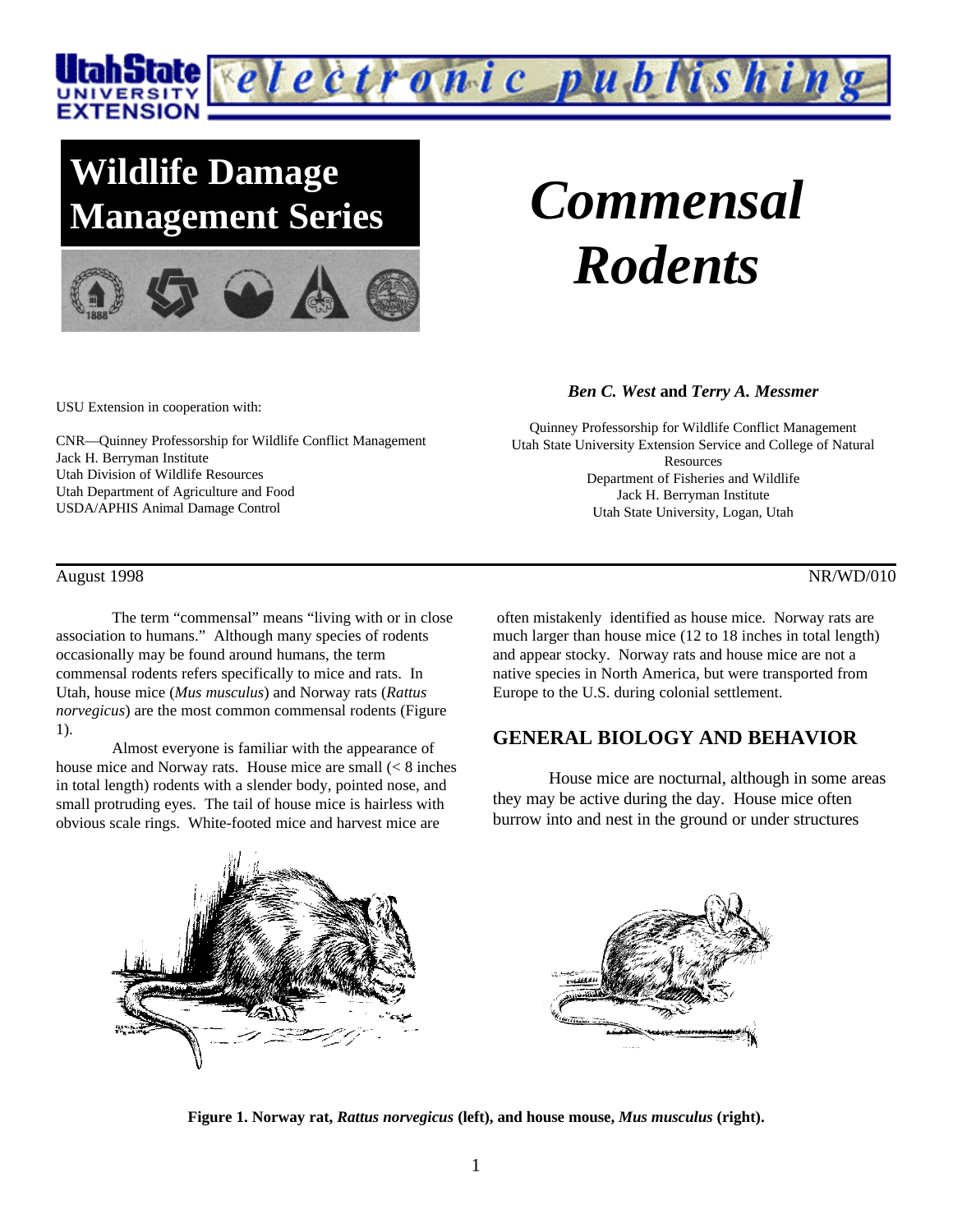when other shelter is not available. In most areas, the beginning of cold weather in the fall will cause mice to search for shelter in houses, barns, or granaries. These structures can support very large populations of mice if control measures are not taken. Mice nests are constructed of fibrous material that may include paper, burlap, or fabric and often are found under floors and in the walls of buildings. House mice are extremely prolific and breed year-round. Females can produce as many as 13 litters each year ranging in size from 3 to 10. Following birth, young mice grow rapidly and reach sexual maturity when they are 6-8 weeks old.

Like mice, Norway rats are also nocturnal animals that become active at dusk, when they begin to seek food and water. Rats are often found in houses, farm buildings, and warehouses and frequent the walls, floors, and foundations of these buildings. Rats construct nests similar to that of house mice, but rat nests are much larger. Norway rats are prolific breeders and can breed throughout the year. Under favorable conditions, female rats can birth as many as 8 litters per year. Litters can include as many as 15 young, but typical litter sizes range from 6 to 8. Young rats mature quickly, being weaned at 3 weeks old and reaching sexual maturity within 3-4 months.

### **COMMENSAL RODENT PROBLEMS**

House mice and Norway rats are considered two of the most destructive and costly wildlife species that exist in the U.S. Unfortunately, accurate estimates of the economic costs of mouse and rat damage are lacking. In one study, 76% of grain samples in a Midwestern state were contaminated with mouse droppings. Another study discovered that a small colony of Norway rats could contaminate 70% of wheat in 12-28 weeks after given access to the grain. Mice and rats also are major causes of structural damage to houses and other buildings. Mice, in particular, are very destructive to rigid foam and other types of insulation in the walls of buildings.

Both mice and rats will eat virtually anything that is edible, but are strongly attracted to human dwellings because of the large source of food in the form of garbage. Both mice and rats can spread parasites and diseases, many of which are dangerous to humans. Most are aware that rats helped to spread the bubonic plague in Europe, one of the most destructive epidemics in human history. In fact, hungry rats sometimes will bite children and adults during sleep. For these reasons, you should never touch rats or mice. If you need to handle a mouse or rat (e.g., to remove one from a trap), or any other species of wildlife, you should always wear the appropriate protective clothing (e.g., leather or plastic gloves).

#### **LEGAL STATUS**

Utah state law does not protect house mice and Norway rats. They may be controlled using any pesticide registered by federal or state authorities for this purpose, or they may be controlled by use of mechanical methods such as traps.

#### **CONTROL**

#### **Identification of Damage**

When house mice and Norway rats live in or around structures, they almost always cause some damage. They commonly gnaw on materials inside the walls or floor. Evidence of this gnawing activity may be visible on doors, ledges, in corners, or on stored materials. Entry holes left in the walls or floors by mice are smaller in diameter than those of rats (1 ½ inches in diameter for mice, 2 inches or larger for rats). Mice and rats leave droppings along their runways, in feeding areas, and near shelter. Mouse droppings are usually about  $\frac{1}{4}$  inch long, whereas those of rats typically are  $\frac{3}{4}$  inch long. If mice or rats inhabit a building, it is common to hear them gnawing or running in walls and floors, particularly at night. Finally, visual sightings of mice and rats are common in areas they occupy.

#### **Habitat Modification**

Good sanitation is very effective in reducing mouse and rat populations in human dwellings. Unfortunately, even the best sanitation will not eliminate all mice and rats. However, it will make it easier to recognize mouse and rat sign (e.g., droppings, gnawing activity) and evaluate whether other controls should be implemented. Proper storage and handling of food materials, feed, and garbage is usually stressed as a method of rodent control. The removal of vegetation and debris around structures can discourage mice and rats from entering those dwellings. Placing a strip of gravel around dwellings also can prevent mice and rats from burrowing under the foundation and gaining access to the structure.

#### **Exclusion**

Physical barriers can prevent mice and rats from gaining access to structures where food and shelter is available. Rodent-proofing your dwelling is a permanent and effective means of control that can prevent much damage from occurring. Methods used to exclude mice and rats are similar, but you should be aware that mice can enter openings much smaller than those used by rats. Thus, if you are concerned about controlling mice, you should seal all openings larger than ¼ inch; if you are concerned only about rats, it is necessary to seal all openings larger than ½ inch. To seal openings to structures, you should use heavy materials that will resist gnawing. These materials include concrete mortar, galvanized sheet metal, and hardware cloth.

#### **Repellents**

Mice and rats find some chemical tastes and odors distasteful, but chemical repellents usually are not a practical method of controlling rodent damage. The agency responsible for regulating chemicals used on wildlife, the Environmental Protection Agency (EPA), currently approves of only one chemical for use in repelling house mice and Norway rats. Ropel® is registered by the EPA for deterring mice and rats from gnawing on trees, poles, fences, shrubs, and other objects. Unfortunately, little information is available on the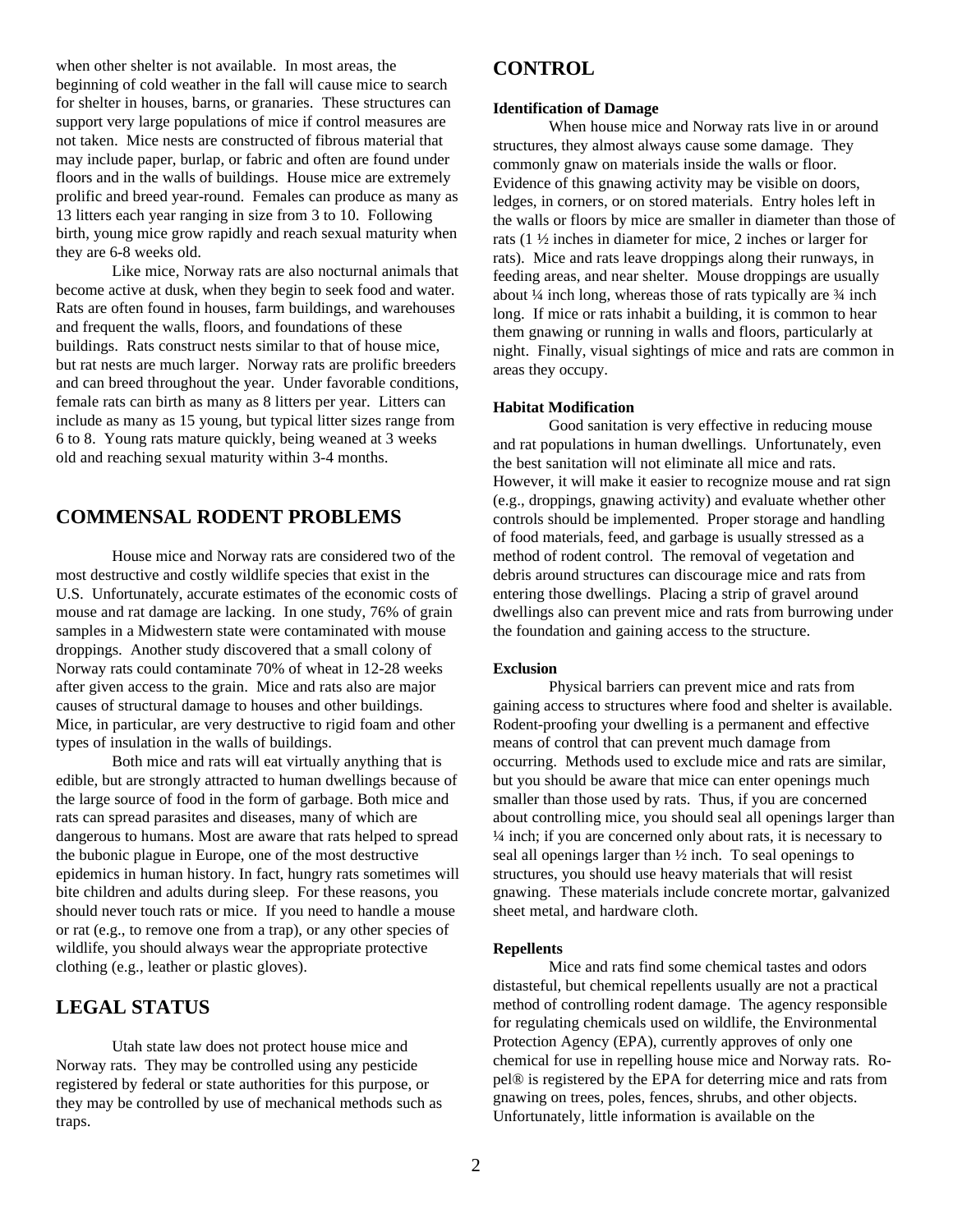effectiveness of Ro-pel® in repelling mice and rats. As with most repellents, mice and rats may become accustomed quickly to the chemical and gnaw on objects even though the repellent has been applied.

#### **Frightening devices**

Mice and rats are wary animals and can be frightened by loud or unfamiliar sounds. However, they will quickly become accustomed to new sounds and thus tend to ignore them. Many devices that produce ultrasonic sound have been marketed as an effective and easy way to frighten mice and rats away from an area. Unfortunately, advertising claims made by companies that produce ultrasonic devices have not withstood scientific scrutiny. The studies that have been conducted discovered that mice and rats may be initially frightened by these devices, but usually return to the area and resume normal activities. Similarly, many devices which produce electromagnetic fields have been marketed as an effective rodent repellent. Again, however, scientific evidence clearly shows that these devices are not useful in repelling rats or mice. For these reasons, ultrasonic and electromagnetic devices are not recommended as a solution to rodent problems.

#### **Toxicants**

Toxicants are often used to control mice and rats in houses and other structures. Among the toxicants used for rodent control, anticoagulants are used most commonly. The first anticoagulants required that mice and rats feed on the bait multiple times to receive a lethal dose. Since then, single dose anticoagulants, such as brodifacoum and bromadiolone baits, have been developed and can be lethal after 1 feeding.



**Figure 2. Examples of commercially manufactured rodent bait stations.**

Although anticoagulants can be bought in concentrated forms and used to make your own baits, most homeowners prefer to purchase ready-to-use baits. These may come in paper packs that keep bait fresh and allow easy placement into burrows, walls, or other locations. Wax blocks have also been used for anticoagulant formulations and may be useful where moisture may cause the baits in paper packs to spoil. Finally, bait stations are often used and may increase the effectiveness and safety of rodenticides. Bait stations protect bait from moisture, keep other animals and children away from the bait, help prevent accidental spilling of bait, and allow easy inspection of the bait to is if mice or rats have been feeding on it. Again, some people construct their own bait stations, but most individuals prefer to buy pre-made bait stations (Figure 2). Most farm supply or hardware stores should have them in stock or can order them for you. Be sure you purchase a bait station made for the animal you want to control—bait stations made for mice are smaller than that for rats. Regardless of the formulation used to deliver the toxin, you should be aware that mice and rats can learn to identify and avoid toxic baits; this tendency is known as "bait shyness." However, you should be aware that mice and rats can learn to identify and avoid toxic baits; this tendency is known as "bait shyness." To avoid bait shyness, it may be necessary to prebait (offering rodents similar but nontoxic bait prior to applying the toxic bait) an area prior to using toxic baits. Before using anticoagulants in any form, you should be aware that death does not immediately follow ingestion of a lethal dose. Mice and rats that have ingested a lethal dose may die while in walls or floors and their decomposition can cause unpleasant odors.

Several non-anticoagulant baits are also used to control rodent populations. Of these, zinc phosphide baits are most common. Although zinc phosphide baits are effective in controlling mouse and rat populations, it is considered a restricted-use pesticide and can only be used by certified applicators. If you are interested in becoming acertified applicator, contact your local Utah State University county extension office.

As with all toxic chemicals, you should keep all rodenticides away from children and pets. For more information about these rodenticides, their uses, and how to obtain them, contact your local Utah State University extension office or any of the organizations listed at the end of this bulletin.

#### **Trapping**

Trapping is an effective and often used method of controlling mice and rats in human dwellings. Trapping offers a few advantages over the use of toxicants. Most importantly, trapping will allow you to witness your success in removing mice or rats and will allow you to physically remove the carcass, thereby eliminating odor problems that occur because of decomposition. Most often, trapping is done with the simple, wood-based snap traps found in hardware and other stores. Traps should be baited with a small piece of nutmeat, chocolate, dried fruit, or bacon. Peanut butter or marshmallows also are good baits. Although cheese is often used for bait, it